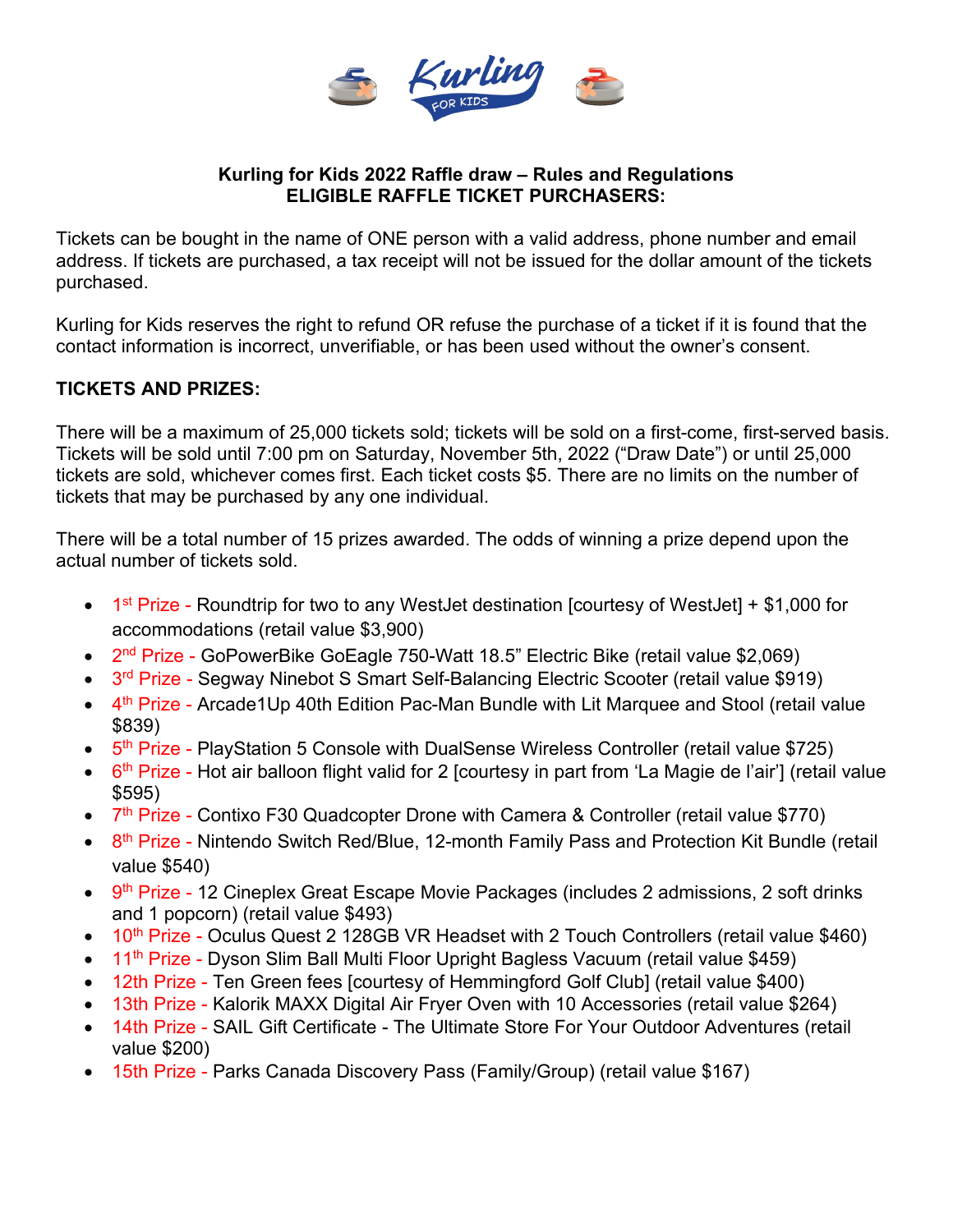

#### **SELECTION OF WINNERS:**

The winning tickets will be drawn at random, and the numbers announced on Saturday, November 5th, 2022 at 7:00 pm at the Montreal West Curling Club, 17 Ainslie Road, Montreal West, QC H4X 1K4. All decisions made by the Kurling for Kids Executive Team as to the administration of this raffle shall be final.

All prizes must be accepted as awarded with no cash equivalencies available.

All prizes are provided "as is" with no guarantees or warranties from Kurling for Kids.

### **TOTAL RETAIL VALUE OF ALL PRIZES IS \$12,613 INCLUDING TAXES.**

All prizes must be claimed by 3:00 pm on Monday, December 6th, 2022 at 2600 Boul Matte, Brossard, QC J4Y 2P6. Prizes are presented in Montreal, QC and winners must make arrangements **PRIOR** to collecting their prizes. Shipping to any address is not included and any cost for shipping or transportation is to be incurred by the prize winner.

A list of the winners will also be published on the official Kurling for Kids website and will be available on the website shortly after the draw.

# **RULES APPLICABLE TO ALL TICKET HOLDERS:**

The holders of the winning tickets do not need to be present at the drawing to win. The Kurling for Kids Executive Team will make reasonable efforts to contact prize winners using the email or phone number on the entry form or ticket stub. If a Prize winner cannot be contacted within 30 days after the drawing or if any person is ineligible under these rules or applicable law, then he/she will not be awarded the Prize.

No other ticket will be substituted for that ticket and the Prize will be retained by Kurling for Kids. Any Prize not claimed within 30 days after the Prize is won, will not be awarded.

As a condition to receiving the Prize, the winner shall deliver to Kurling for Kids proof of identify and age, and sign a Prize Receipt Form.

By acceptance of the Prize, the winner grants to Kurling for Kids and the prize donor the right to publicize such winner's name and Prize information in any media now known or hereafter devised, without additional compensation or consideration, notification or permission, unless prohibited by law.